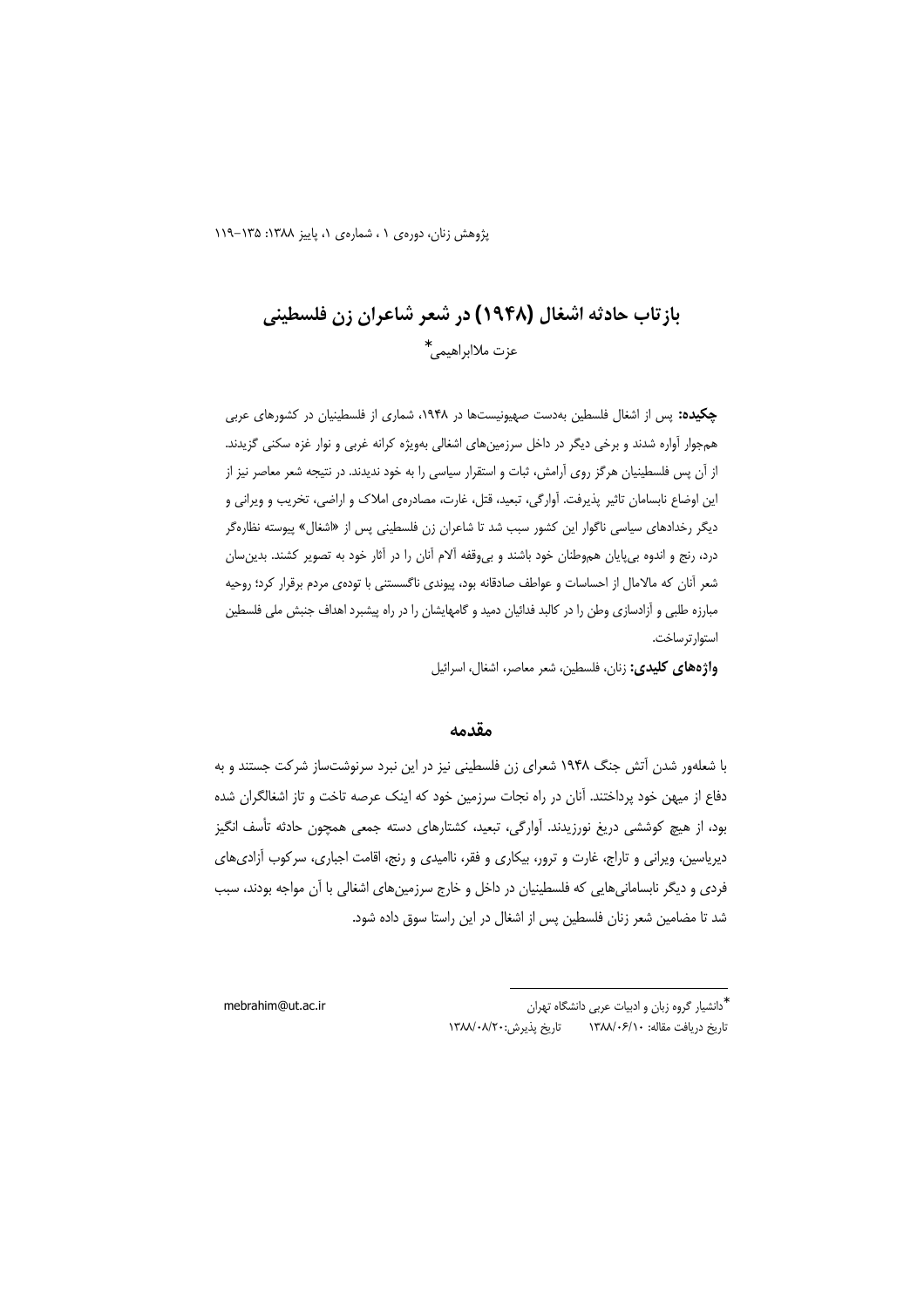از این رو شعرای زن فلسطین پس از فاجعه ناگوار ۱۹۴۸ پیرامون رنجی که از رهگذر اشغال گریبانگیر هموطنانشان شده بود، شعر سرودند. آنان در اشعار خود پیروزی نامیمون باطل بر حق را آنهم به لطف استعمارگران کهنهکار، نکوهیدند و پیوسته کوشیدند تا در قصاید پر سوز و گداز خود که گاه شوق بازگشت به «وطن» در آن موج می;د و گاه از فراق «وطن» اشک حسرت بر دیدگان شاعر جاری می ساخت، تابلوهای سحرانگیز اما حزن آلودی را ترسیم کنند. در لابلای اشعار زنانهی فلسطینی همواره امید به آیندهای روشن، شور مبارزه و جانفشانی برای آزادسازی میهن به چشم می خورد.

این شرایط جدیدی که بر فضای سیاسی فلسطین حاکم بود، سبب شد تا شعر زنان فلسطین به افق های نوینی دست یابد. شاعران زن فلسطینی که در خارج از سرزمین های اشغالی به سر میبردند، پیوسته در آثار خود از جنگ، کشتار، ویرانی، آوارگی، گرسنگی، فقر و غربت حاکم بر اردوگاهها سخن به میان آوردند. اما در این میان آنچه بیش از همـــه در آثار آنان جلب توجه می کند، عشق بازگشت به وطن است که شاعر زن فلسطینی ساکن اردوگاهها هیچگاه از بیان این مسأله غفلت نورزیده بود. زنان شاعری نیز که در داخل سرزمینهای اشغالی اقامت داشتند در اغراض و مضامین شعری تقریباً همان راه مشابه را پیمودند. آنان نیز از گسستگی جمعشان، آوارگی مردمشان، تبعیض نژادی، مصادره اراضی و املاک، بازداشت فرزندان وطن… شکوه داشتند. نگارنده در این مقاله به بررسی ویژگی و ابعاد مختلف شعر زنان فلسطینی پس از اشغال (۱۹۴۸) پرداخته و مهمترین موضوعات و مضامین آنرا استخراج کرده است.

تأثير اشغال بر روند شعر زنان

شعر زنان فلسطینی به ویژه پس از قیام سراسری این مرز و بوم طی سالهای ۱۹۳۶ تا ۱۹۳۹ دستخوش تحولاتی گسترده گشت. شعر در این دوره از عاطفه صادقانه و احساسات عمیق آنان سرچشمه میگرفت. وسیلهای بود تا شعرای زن فلسطینی عواطف پاک و بی|ًلایش، احساسات درونی و زمزمههای روحانی خود را در خلال آن به تصویر کشند. از آن پس شعر آنان راه کمال و ترقی پیمود و اغراض، افکار و اسالیب آن تكامل يافت (سوافيري، الاتجاهات، ١٩٧٣: ٢۴).

اما با وقوع حادثه اندوهبار اشغال فلسطین در ۱۹۴۸ شعر زنان فلسطینی در مرحله جدیدی گام نهاد و بیش از گذشته دستخوش تحولات چشمگیری گشت. شعرایی که پس از ۱۹۴۸ رنج آوارگی و پناهندگی را بهجان خریده و در کشورهای عربی همجوار سکنی یافته بودند، تغییر ملموسی در روش و سبک شعری آنان به چشم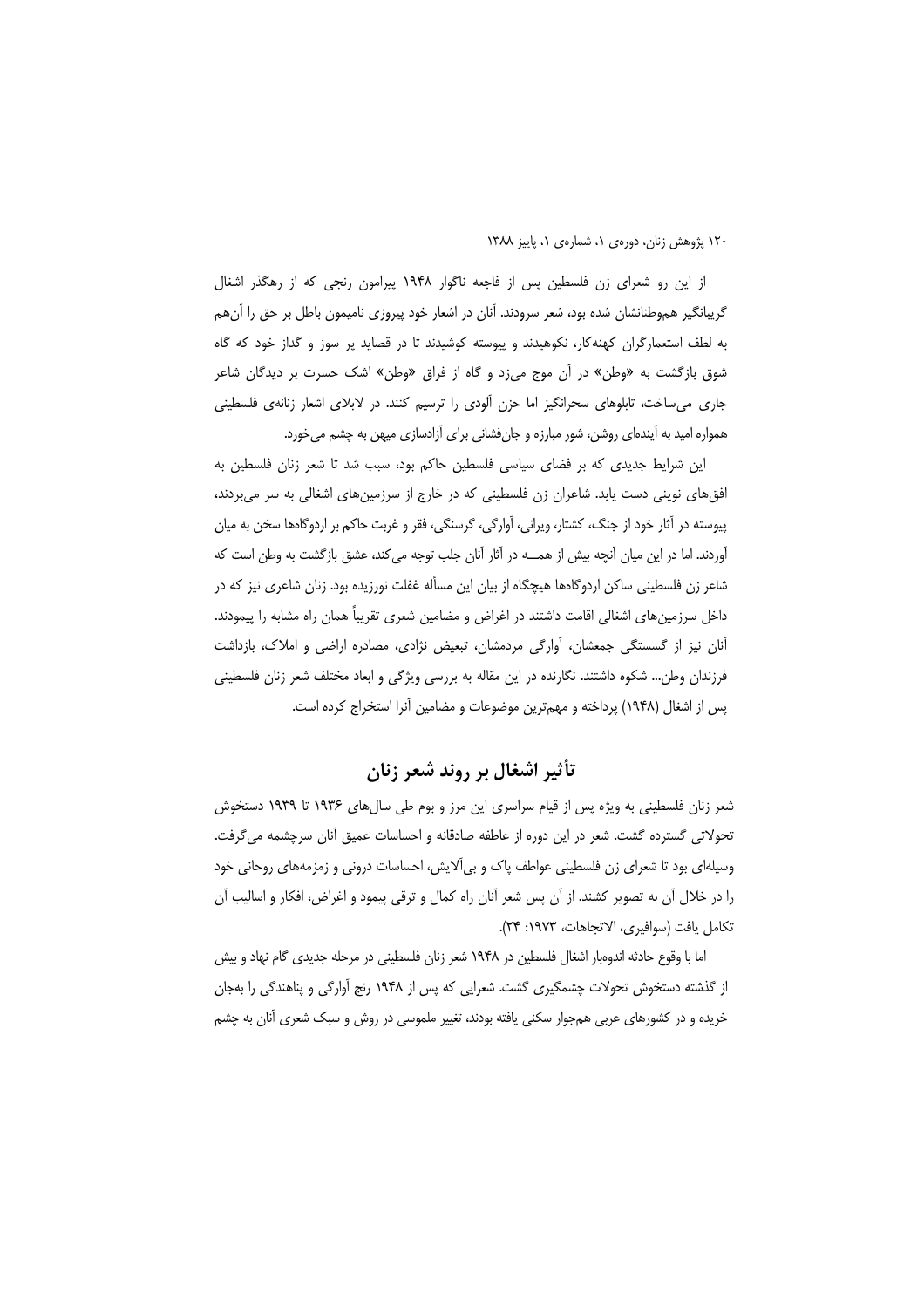نمي خورد (مصطفى، ١٩٧٨: ٤١- ۶۵؛ عبدالستار، مطبعة النفير، ٢٢– ٢۵). أنان همان نغمههاى تكرارى اما آمیخته با نوعی اندوه، درد و حسرت را سردادند. با این تفاوت که پیکان خشم خود را به سوی سران سازشکار عرب نشانه رفتند که در شرایط سرنوشتساز از حمایت فلسطینیان دست شسته و به تسلیم تن داده بودند.

شاعران زن فلسطینی همواره پس از اشغال در آثار خود بر وضعیت اندوهبار «وطن» گریستند و از آینده مبهم و تیره و تار آن ابراز نگرانی کردند. آنان نیک دریافتند که بازگشت مجدد به «وطن» تنها با تصویب قطعنامههایی از سوی سازمان ملل یا وساطت و میانجیگری دیگران میسر نیست. بلکه با ارادهی آهنین مردم، بسیج همگانی آنان، پکپارچگی صفوف، نبردی مستمر و جانفشانی در راه میهن تحقق می یابد. از این روست که می پینیم شعر زنان، جانفشاني و اميد در شعر زنان فلسطيني خودنمايي مي كند. با اين همه پناهندگي و آوارگي دو موضوع اصلي شعر آنان را تشكيل مي دهد (جيوسي، الاتجاهات، ٢٠٠١: ٢٠۵: ابو اصبع، ١٩٧٩: ١٧ – ٢٨).

شعر در این مرحله به مدد آن دسته از شاعران زنی که داخل سرزمینهای اشغالی سکونت داشتند به اوج و تکامل رسید. روی هم رفته شعر این گروه پختهتر، منسجمتر، مستحکمتر، ملموس تر از شعر زنان خارج از فلسطین اشغالی بود و در آن نوآوری و خلاقیتهای بیشتری به چشم میخورد (پوسف، پوسف، ۱۹۷۷: ۶).

هر چند حادثه ناگوار اشغال فلسطین سبب شد تا روحیه یأس و نومیدی بر جان شعرای زن این سرزمین حاکم شود، اما بهتدریج با وقوع حوادث امید بخشی درجهان عرب، شور و نشاط تازمای در کالبد بی روح شاعران زن فلسطینی دمیده شد. از این رو پس از حمله سهجانبهی کشورهای آمریکا، انگلیس و فرانسه به مصر در ۱۹۵۶ و به قدرت رسیدن جمال عبدالناصر که در میان فلسطینیان به عنوان «قهرمان رهایی بخش عرب» قابل ستایش و احترام بود، اندکی از یأس و نومیدی زنان فلسطینی کاسته شد و از آن پس جلوههای امید، مقاومت و پایداری بیش از گذشته در اشعارشان خودنمایی کرد. آنان جمالءبدالناصر را سمبل استقامت و پایداری یافتنـــد که می توانست آیندهای درخشان را پیش روی آنان ترسیم کند و رؤیای پیروزی و بازگشت به «وطن» بهدست وي تحقق يابد.

بعدها با اعلام جمهوری متحد عربی در ۱۹۵۸ و اتحاد مصر و سوریه و نیز با تشکیل سازمان أزادی بخش فلسطین در ۱۹۶۴ به عنوان تنها نمایندهی قانونی ملت فلسطین، امید به رهایی وطن از چنگال استعمارگران و سودای بازگشت به میهن بیش از گذشته در اشعار شاعران زن فلسطینی جان گرفت. هر چند در این میان رویدادهای ناگواری چون سرکوب انقلاب عراق در ۱۴ ژوئیه ۱۹۵۸ و گسسته شدن وحدت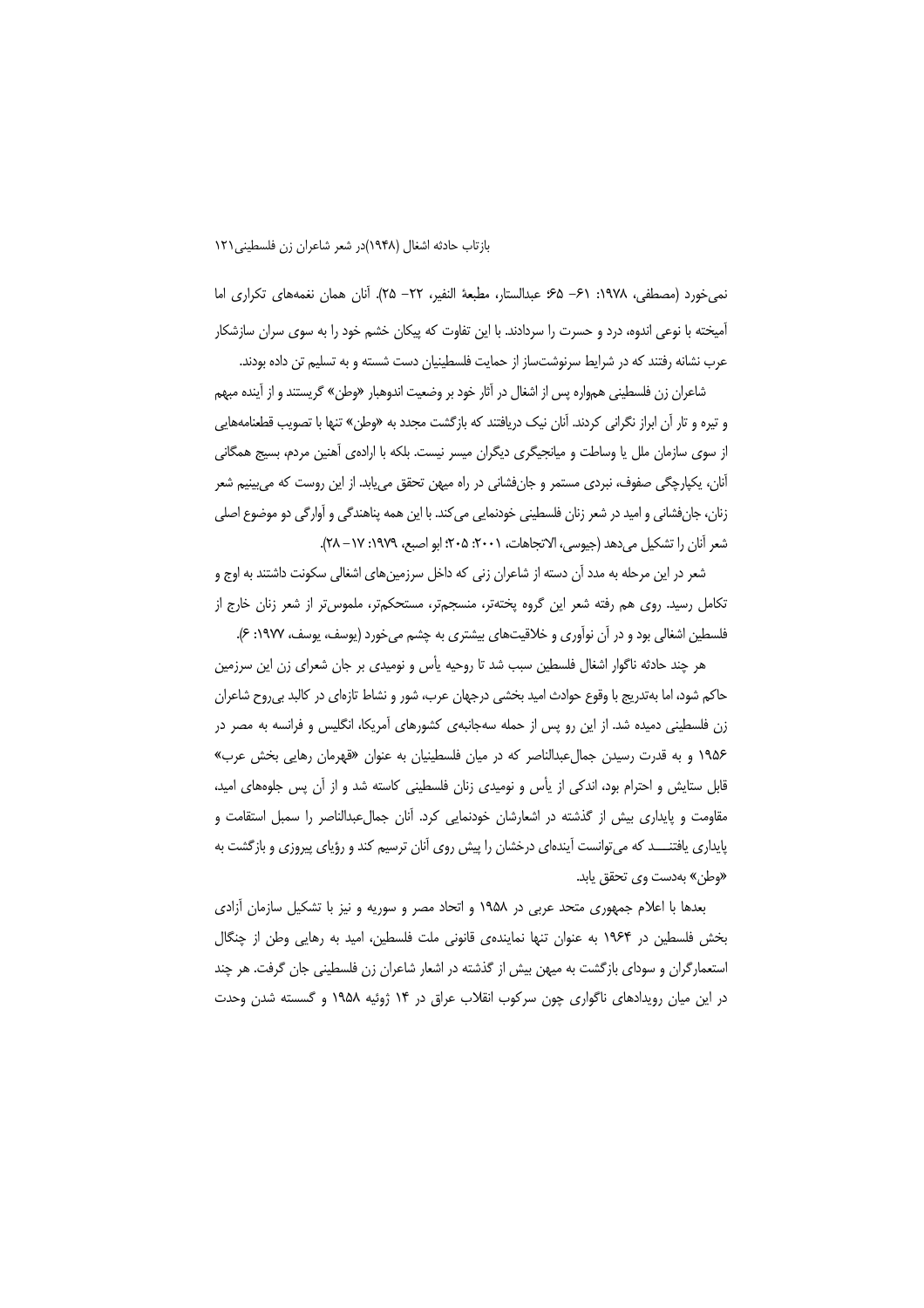مصر و سوریه درجهان عرب به وقوع پیوست، اما تا زمانی که جمالءبدالناصر سودای رهایی فلسطین را در سر داشت، شور و اشتیاق بازگشت به وطن در آثار زنان فلسطینی به گونهای ملموس تر و پررنگتر از گذشته موج میزد. به عنوان مثال فدوی طوقان که پیش تر در اشعار خود تصویری از ظلم، آوارگی و درماندگی ارایه می کرد، اینک از امید به آینده سخن می راند (۱۹۵۴: ۳۹۸):

(ای یارانم! چراغهای روشنی بخش تاریکی! ای برادران همزخم من! ای راز خمیر مایه هستی! ای دانههای گندم! [شهید] در اینجا می میرد تا به ما [زندگی] ارزانی دارد. راهتان را ادامه میدهم و مانند شما گامهایم را در وطن و سرزمینم استوار میکنم و چون شما چشمانم را به روشنی و خورشید میدوزم.) شاعر در جای دیگر احساس نجات و رهایی از چنگال یهود به کمک عبدالناصر را اینگونه به تصویر می کشد (طوقان، ۱۹۵۴: ۱۰۸– ۱۰۹):

| روحك معنى الموت معنى العدم            | يــا وطني ما لک يخنــي على  |
|---------------------------------------|-----------------------------|
| كــــم يتــنزّى تحت ناب الألــــــــم | جرحــك ما أعمــق أغـــواره  |
| و يمسح الفجر غواشي الظلـــــم         | ستنجلي الغمسرة يا موطنسي    |
| لسوف يـــــــــــــروي بلهيب و دم     | و الأمــل الظاَمئ مهمـا ذوي |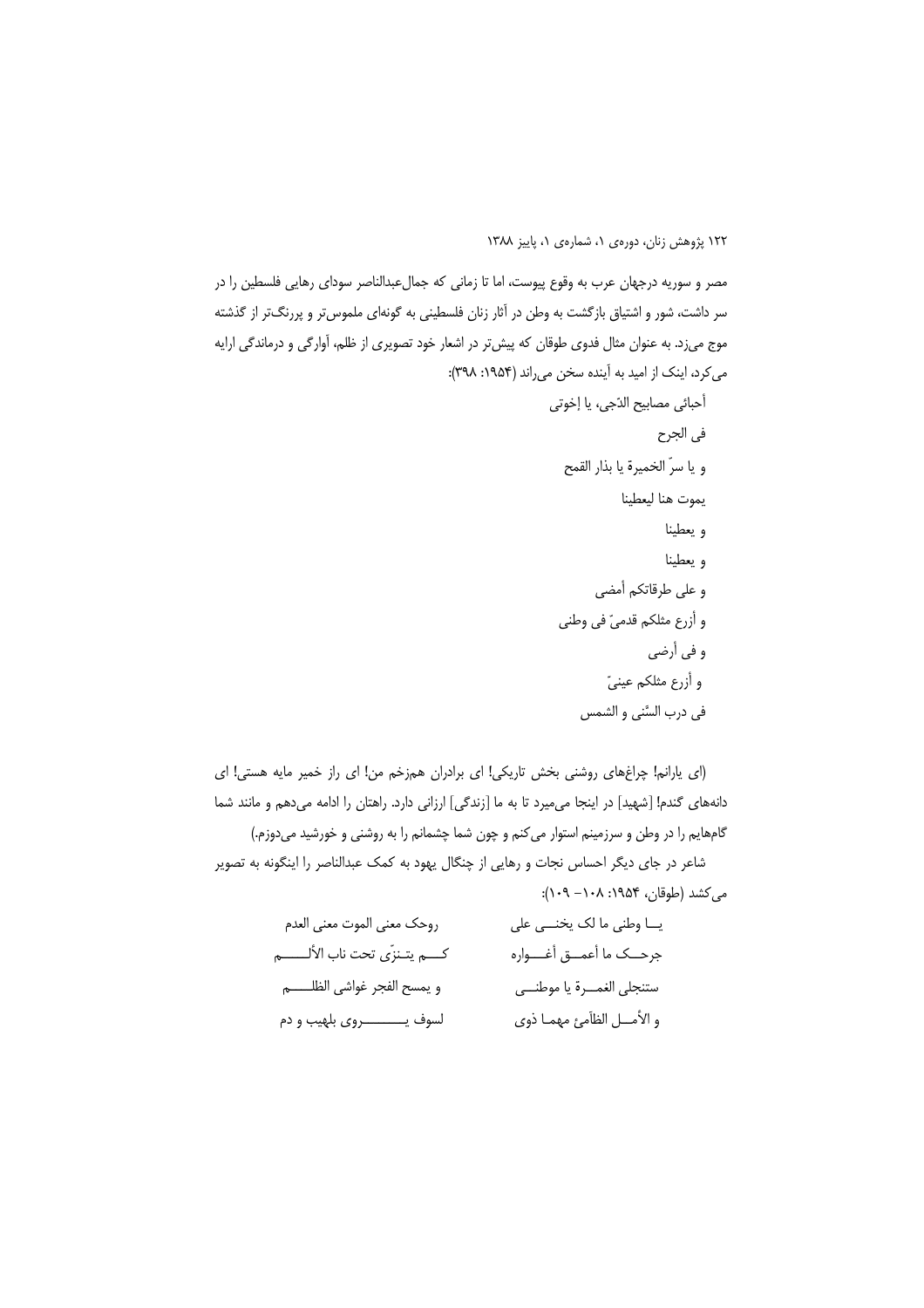| ما يأتلي يحمــــــل معنى الضرم | فالجـــوهر الكامل فـــى أمتــى |
|--------------------------------|--------------------------------|
| اليقظ المستوف ز المنتقب        | هو الشباب الحر ذخر الحمى       |

(میهنم! تو را چه شده، در حالیکه معنی مرگ و نیستی تو را مصیبت زده کرده است. زخمت چقدر عمیق و ریشهدار است! چه زمان از نیش دندان درد برمیجهد؟ میهنم! آشوب کنار خواهد رفت و سپیدهدم پیروزی پردههای ستم را کنار خواهد زد. امید تشنهمان چون پژمرده گردد، با زبانهی آتش و خون سیراب خواهد شد. جوهر كامل در امت من است؛ مادامى كه در جوش و خروشند. آن جوان آزاده، پشتوانه ميهن، بيدار، آماده و انتقامجوست. رادمردان هرگز از انتقامجویی دست نمیشویند و انتقام در خون آزادگان میجوشد). همین معانی را به وضوح می توان در شعر سلافه حجاوی مشاهده کرد (جیوسی، موسوعة، ۲۰۰۱: ۱۸۷/۱):

> لكن ريح الصبح ترجعه صدى فيعود مرتعشاً على طرقات باب حلم من الاحلام اقرع بالوفا حلم من الاحلام اشرع بالمنى الارض فيه غابة من الحمام و الناس خيرون فيه كالغمام الشمس في السفوح مشرقه

(اینک پژواک نسیم صبحگاهی باز میگردد و لرزان به راههای ورودی برخورد می کرد. یکی از رویاها به وقوع خواهد پپوست. یکی از رویاها در شرف تحقق است. سرزمین [میهنم] بیشهزار کبوتران است و مردم چون ابر پرباران بخشندهاند و خورشید بر دامنه کوه می تابد.)

مهم ترین مضامین شعر پس از اشغال

مضامین شعر زنان فلسطین پیش از اشغال با پس از اشغال ۱۹۴۸ کاملاً با یکدیگر متفاوت است. هر چند در هر دو دورهی شعرای زن فلسطینی به سنتهای شعر کهن عرب پایبند بودهاند، اما مفاهیمی چون آوارگی، تبعید، یأس و نومیدی، پریشانی و سرگردانی، از هم گسیخته شدن نظام اجتماعی و خانوادگی و گاه خشم و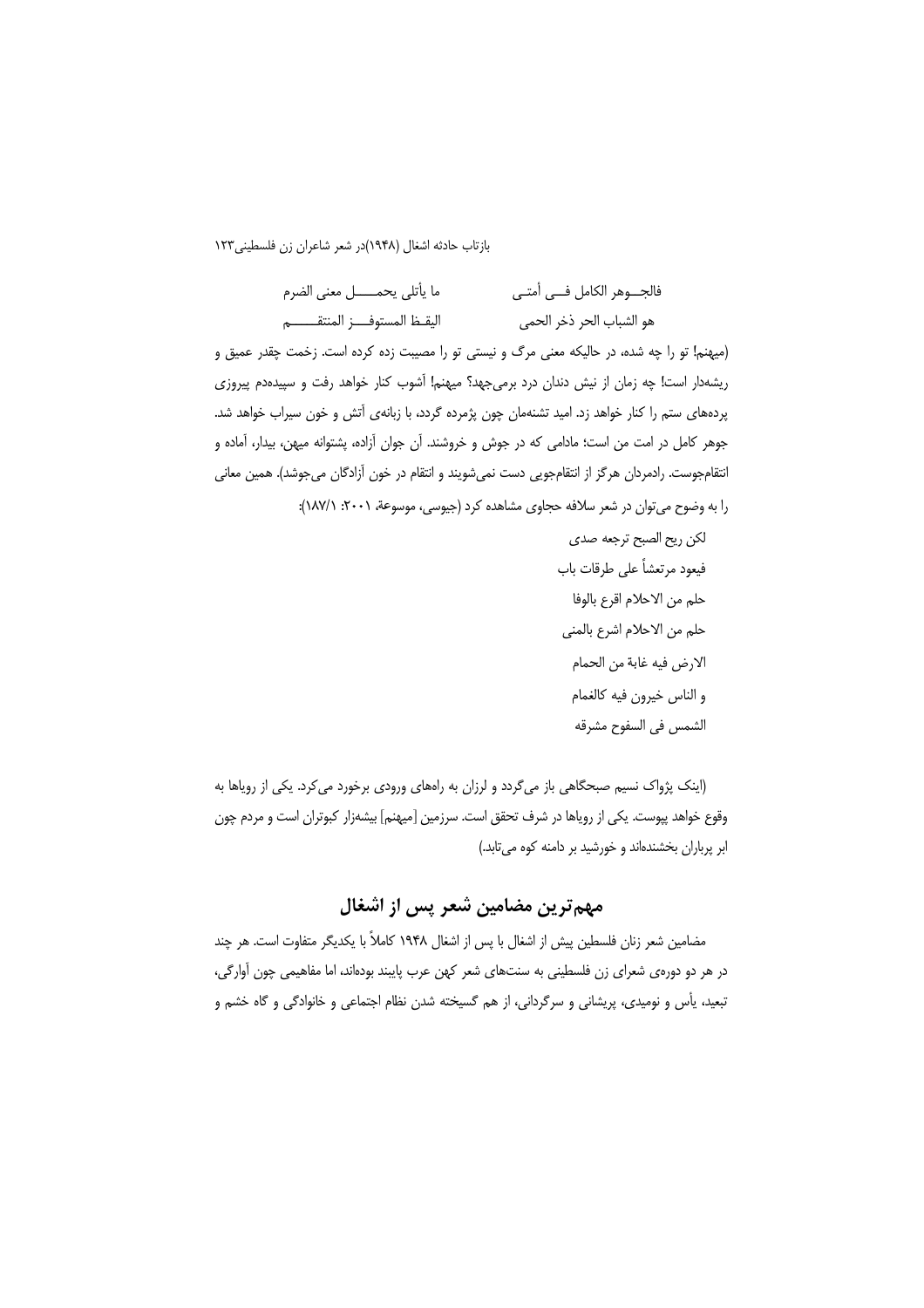عصیان در شعرشان موج می;ند. با این همه شعر آنان پس از اشغال هیچگاه از یاد وطن، ذکر سوز و گداز شاعر نسبت به بازگشت به میهن و بیان حس درد و اندوه غربت خالی نبوده است (جیوسی، موسوعة، ۲۰۰۱: ۱۸۱/۱): قطع الصيف الماضي آخر عرق من وفاتي اسمعت باخبار وفاتى بجنازتي الصامة الخفرة المهزلة الكبرى ان الميت يدفن و يغيب في حفرة ليت التابوت يذوب كقلبى يتلاشى كالاحلام النضرة

(تابستان گذشته آخرین نبض تینده زندگی مرا از هم گسست. خود اخبار مرگم را می شنیدم و جنازهی بی جان و شرمسارم را می دیدم. چه مصیبت جانکاهی! آن هنگام که مرده به خاک سپرده و در گور پنهان شد، ای کاش تابوت چون قلب من ذوب می گشت و چون رویاهای سبز من نابود میشد.)

آن چه بیش از همه در سال های نخست اشغال در اشعار شعرای زن فلسطینی خودنمایی می کند، تحیر و سرگردانی است که بر آثار آنان سایه افکنده است. پس از آن مضامینی چون حسرت، اندوه، پأس، ناامیدی، عدم اعتماد به نفس، توسل به شیون و زاری بهعنوان تنها راه تسلی در برابر مشکلات فراوان در آثار آنان دیده می شود. این امور سبب شد تا شاعران زن همچون دیگر هموطنان فلسطینی خود تعادل روحی و روانی خویش را از دست دهند. نمونههایی از اشعار فدوی طوقان، سلمی خضراء جیوسی، دعد کیالی، میصایغ، سلافه حجاوی و دیگران شاهدی بر صدق این ادعا است. به عنوان مثال فدوی طوقان که پیش از ۱۹۴۸ آثارش سراسر آکنده از تمجید و تحسین وطن بود پس از اشغال پیام آور پاس، عجز، شکست و سرگردانی شد (۱۹۵۴: ۳۷۷):

> يا وطني الحبيب لا مهما تدر عليك في متاهة الظلم طاحونة العذاب و الألم لن يستطيعوا يا حبيبنا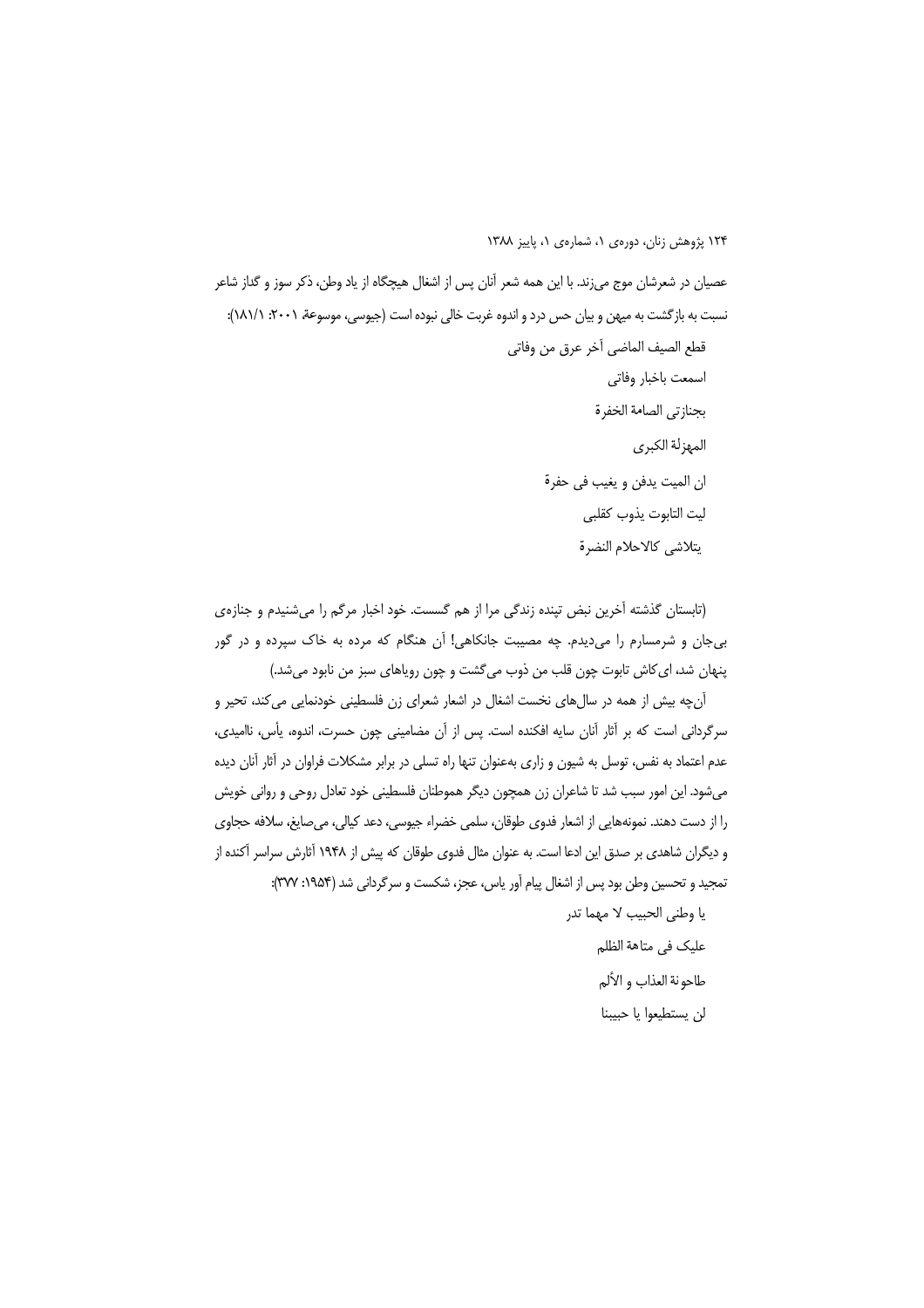أن يفقأوا عينيك لن ليقتلوا الأحلام و الأمل ليصلبوا حرية البناء و العمل ليسرقوا الضحكات من أطفالنا ليهدموا ليحرقوا فمن شقائنا من حزننا الكبير من لزوجة الدماء في جدراننا

من اختلاج الموت و الحياة

ستبعث الحياة فيك من جديد

(وطن عزیزم! هر چه آسیاب درد و رنج در میان دهلیز پیچ در پیچ ستم بر تو بگردد، هرگز نمی توانند ای دوستمان، چشمانت را کور کنند. هرگز نمیتوانند رویاها و امید را نابود سازند و سازندگی و آبادانی را بر دار کشند یا خندههای کودکانمان را به یغما برند، ویران کنند و آتش زنند. سرانجام از بدبختیها، از غم سترگمان، از چسبندگی خون بر دیوارهای ما، از لرزش زندگی و مرگ دیگر بار زنده خواهی شد.)

این سطور شرح سوز و گداز دردناکی است که روح شاعر درد کشیده را چون دیگر هموطنانش می آزارد. توصيف دردې است جانکاه و جانسوز که عمق و عظمتش با تار و يود شاعر لمس مي گردد، بي آنکه با کلمات قابل عرضه باشد. نمونههای این پأس و تحیر در آثار دیگر شعرای زن فلسطینی به وضوح مشاهده میشود که نگارنده در این پژوهش برای سهولت دسترسی به مضامین شعر زنان فلسطین پس از اشغال آنها را طبقهبندی کرده و پیرامون آن به تفصیل سخن رانده است.

## **آوارگی**

پس از اعلام آتش س در ۱۹۴۹ میان اسرائیل و کشورهای عربی درگیر جنگ، بیش از یک میلیون فلسطینی بیپناه در کشورهای مجاور عربی چون اردن، سوریه، لبنان، عراق و مصر آواره شدند و برخی نیز به نوار غزه و کرانه باختری فلسطین مهاجرت کردند. فلسطینیان مقیم اردوگاهها در شرایط نامطلوبی به سر میبردند. اوضاع نابسامان اردوگاهها از یکسو و بی توجهی کشورهای میزبان به خواستهها و نیازهای فلسطینیان آواره از سوی دیگر سبب شد تا شاعران فلسطینی از اردوگاهها به عنوان «تبعیدگاههای ملی» یاد کنند (یوسف، خطیب،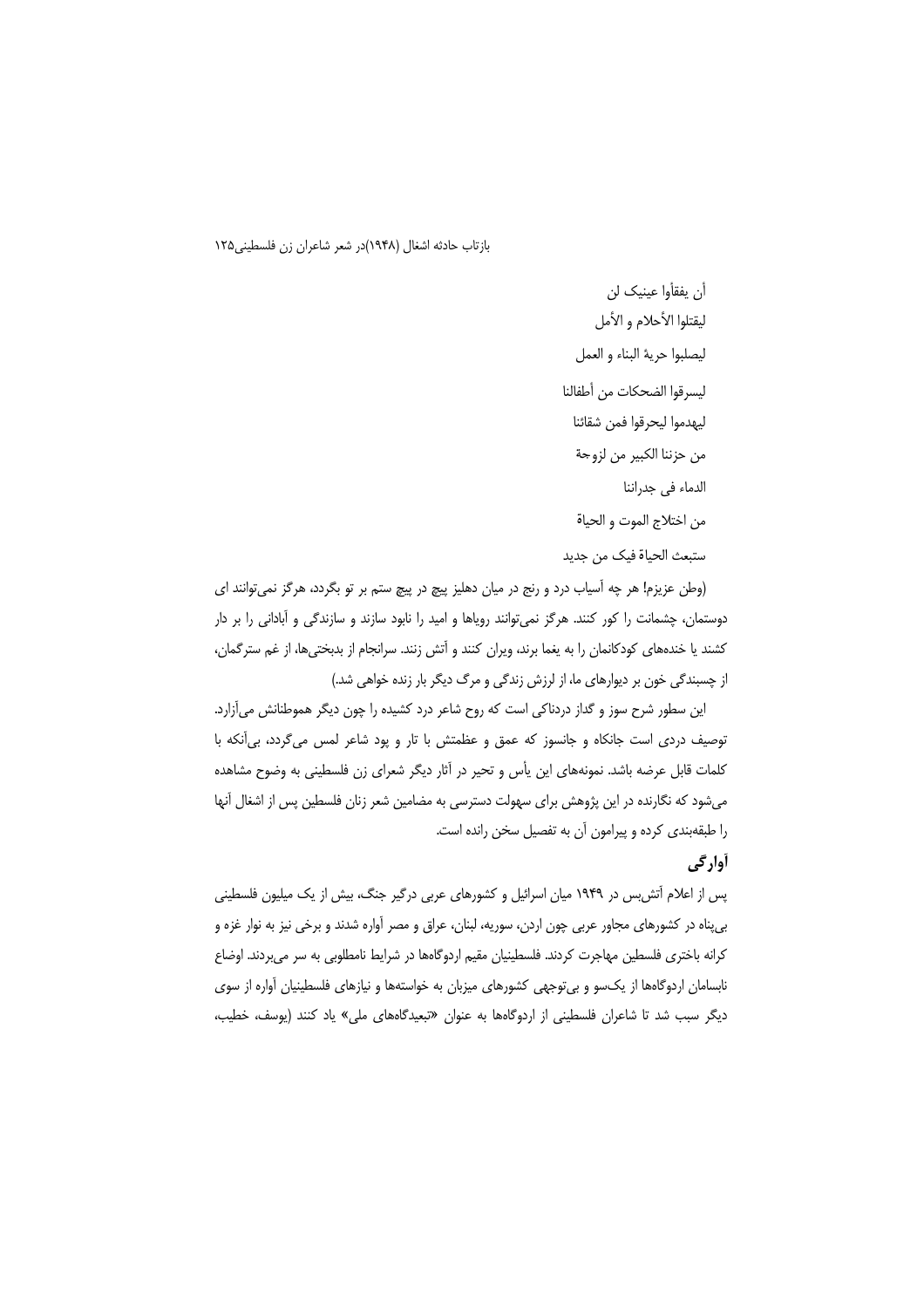١٩۶٨: ١۴). هر چند شعر زنان فلسطيني پس از اشغال پيرامون حادثه ناگوار سال ١٩۴٨ و ديگر حوادث جان سوز این سرزمین دور می;ند، اما آنچه بیش از همه در آثار شاعران زن به چشم میخورد بیان رنج تبعید و آوارگی است. چه، پناهندگان فلسطینی یکباره خود را بی سریناه و رانده شده از وطن یافتند و چشم به کمک و احسان کشورهای عربی دوختند. این پدیده بیش از همه قلب شاعران زن فلسطینی را آزرد و آنان از درد و اندوه فراق خانواده، همسر، فرزند و بستگان خود فریاد برآوردند. سلمی خضراء جیوسی دراین باره می گوید (العودة ، ١٩۶٠: ١۴۶):

| ثم ذاک الصوت ملحاحا حزين     | راعبا ضــــــــــــــــــج الرنين |
|------------------------------|-----------------------------------|
| كل اعمامك امسوا لاجئــــــين | ارسلی غوثک شــــــــــــرقا       |

(به ضجه، ناله وحشتناک و صدای حزن|نگیز و ملتمسانه آنان گوش بسپار. کمکهای خود را به جانب شرق روانه كن. چون عموزادگان تو آواره گشتهاند.)

پس از جنگ ۱۹۴۸ فلسطینیان آواره در هر جایی که می توانست سر پناه و ماوایی برای آنان باشد سکنی گزیدند. برخی از خانوادهها از هم گسست. «چادر» تنها ملجا پناهندگان بود، که در آن مفهوم واق*عی* ناامیدی، آوارگی، خواری، درد و رنج را می چشیدند. رجا سمرین دراین راستا می گوید (۱۹۶۰: ۲۱): وصمهٔ أنت في جبين الدهـــــــور يا خياما في القفر مثل القبور

بايدى مخضوبة بالشـــــــــرور انت مأوى للبؤس شيدك البغي انت سفر الألام سطرك الظـــلم على رسم حقنا المـــــــــــــهدور

(ای چادر! تو لکه ننگی بر جبین روزگار خواهی بود. در بی حاصلی به قبر می مانی. تو پناهگاه یاس و بدبختی هستی که دستان شرور ستمگران تو را برافراشته است. تو دست نوشتههای درد و رنجی که ظالمان تو را بر تابلویی که حقوق ما را تباه ساخته، حک کردهاند.)

شاید قصیده «رقیه» از فدوی طوقان بهترین نمونهای باشد که در آن ترس، سرگردانی، گرسنگی، ذلت، مرگ تدریجی، درد و رنج، فراموشی، خیانت و عظمت از دست رفته فلسطین به بهترین وجه ترسیم شده است. شاعر در این قصیده صحنههای تاثر برانگیزی از زندگی زن آوارهای را به تصویر میکشد و خواننده را با چشمهای لبریز از احساسات انسانی روبرو می سازد (۱۹۵۴: ۱۱۳– ۱۱۴):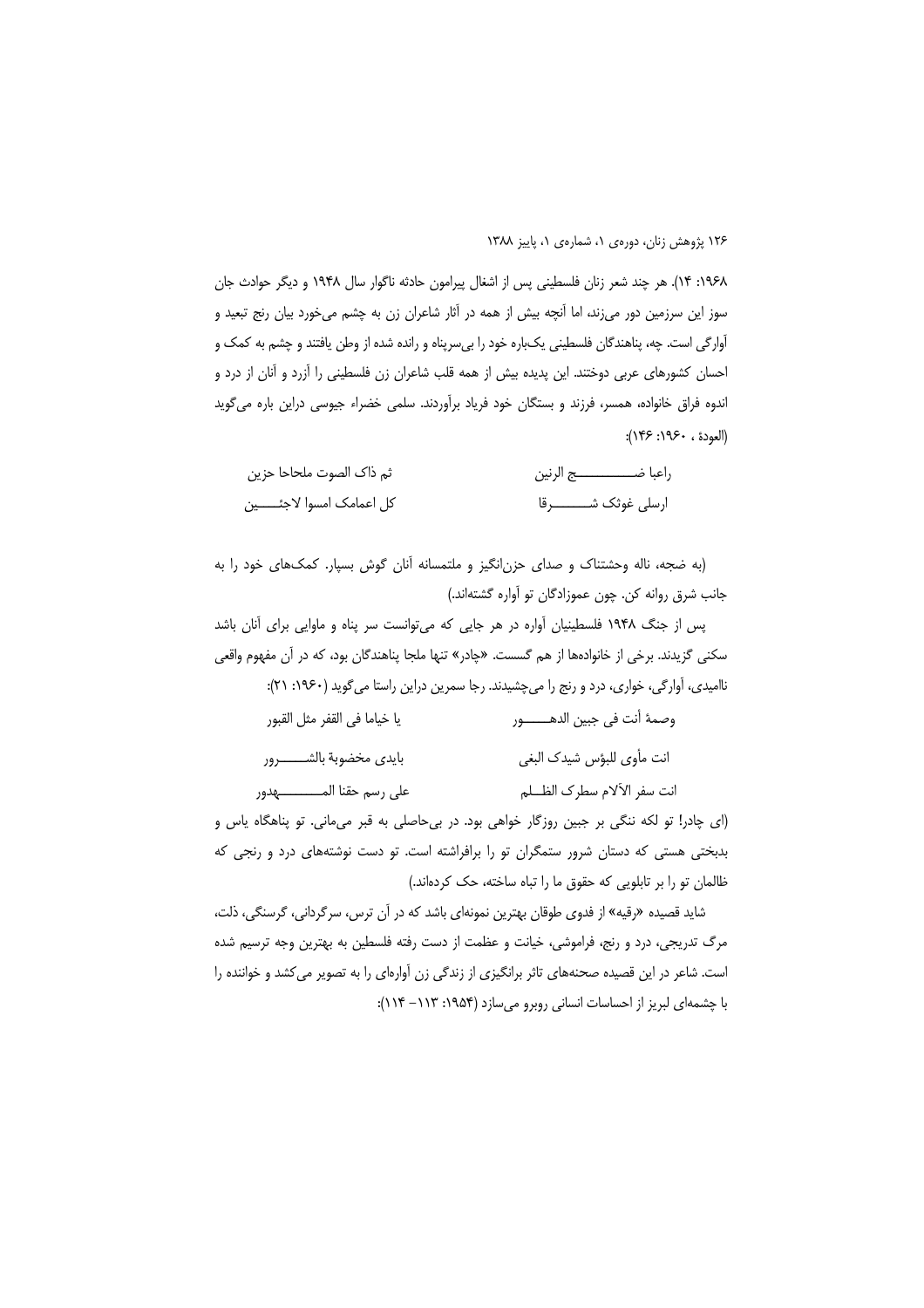و في وحشة الليل، ليل المواجع، ليل المواجد، ليل الهموم و للريح ولولة في الشعاب و للرعد حلحلة في الغيوم هناك تحت الضباب المسفّ و الأرض غرقي بدفق المطر هناك ضم رقية كهف رغيب عميق كجرح القدر تدور به لفحات الصقيع فيوشك يصطكّ حتى الصخر و تجمد حتى عروق الحياة و يطفأ فيها الدم المستعر رقية يا قصة من مأسى الحمى سطرتها أكف الغير

و يا صورة من رسوم التشرد و الذل و الصدعات الأخر

(و در تنهایی شب، شب دردها، شب دلواپسیها، شب غمها، باد در میان درهها زوزه می کشید و رعد و برق در میان ابرها می،غرید. آنجا زیر مه نزدیک به زمین، زمین پر از ریزش باران، غاری فراخ چون زخم قضا و قدر، رقیه را در خود جای داده است. سوز و سرمایی شدید در آنجا جریان دارد. نزدیک است صخرهها بر اثر سرما بهلرزه درآیند. همه چیز حتی رگهای حیات خشک می شوند و خون برافروخته فروکش میکند. رقیه! ای داستانی از تراژدی سوزانی که دستان بیگانه آنرا نگاشت و ای تصویری از نشانههای آوارگی، خفت و دردهای دیگر.)

از مطالعه آثار متعدد شاعران زن فلسطینی در می یابیم که آنان پس از اشغال از بازگو کردن سختیها و شرایط طاقت فرسای اردوگاهها و یا از بیان تبعات ناشی از آن چون احساس غربت، گسستگی نظام خانوادگی، ترس و نگرانی از آیندهای نامعلوم، عدم اعتماد به نفس و … کوتاهی نکردهاند (مصطفی، ۲۱۱– ۲۱۵).

# یأس و نومی*دی*

همان گونه که پیش تر گفتیم شعر زنان فلسطینی در سالهای نخست اشغال سراسر آکنده از غم و اندوه، یأس و نومیدی است. شاعران به ترسیم احساسات خود که از رهگذر اشغال گریبان گیر آنان شده، می پردازند (جيوسي، موسوعة، ١٨٩/١):

في الليل اصدرت الاوامر للجنود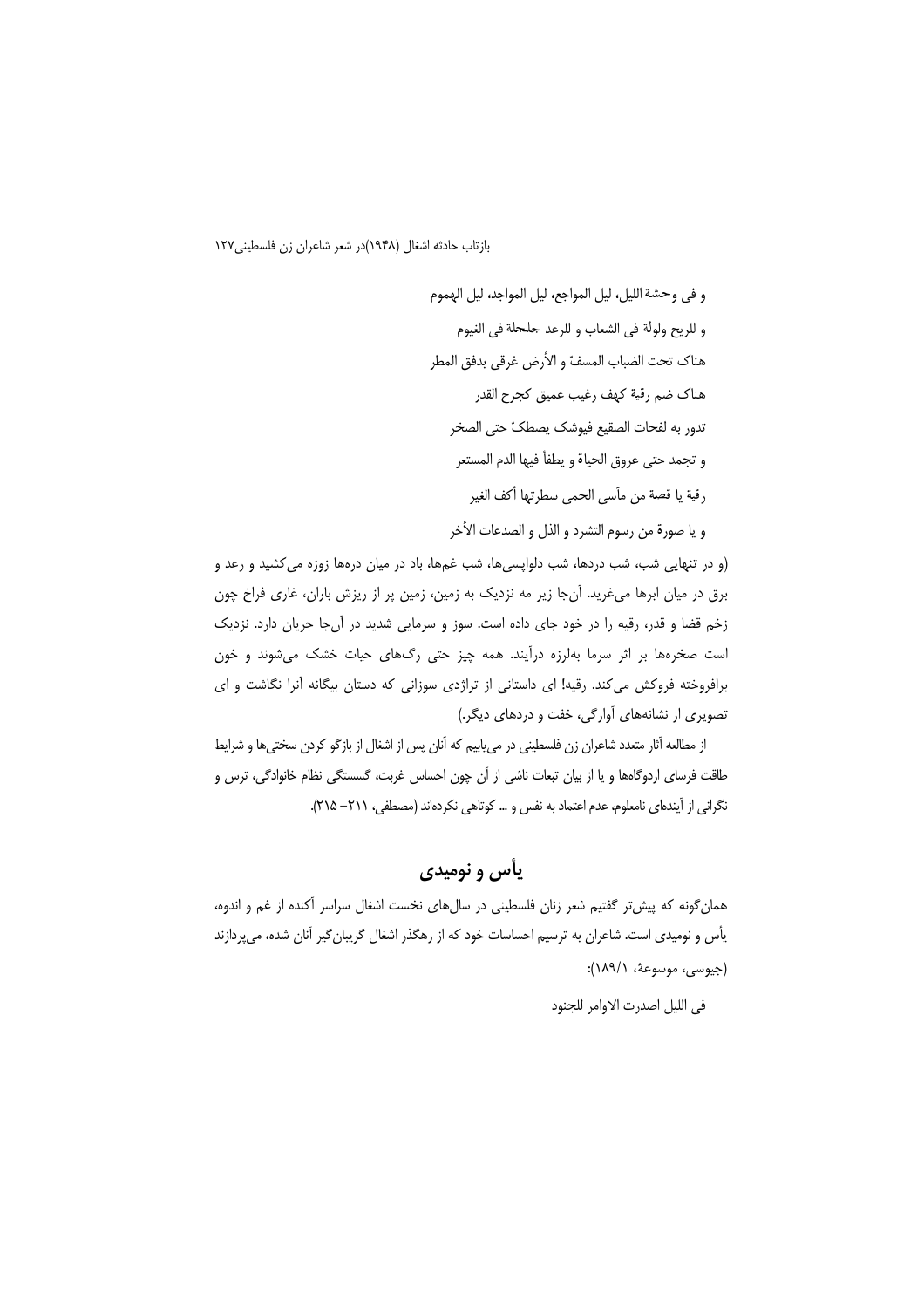بقتل قريتنا الحميلة عروسة كل اشجار الحقول في الليل كل الجنود جاءوا كان ابناء القبيلة اشجارها و حقولها وبراعم الزهر الجميلة كانوا على ابواب زيتا ...

(شب هنگام به سربازان دستور حمله به روستای زیبای ما داده شد. روستایی که چون عروس در میان درختان مزغزار خودنمایی می کرد. سربازان شبانه به آنجا حملهور شدند. در آن هنگام فررزندان قبیله با درختان، دشتها و شکوفههای زیبا در کنار دروازههای «زیتا» بودند.)

زنان فلسطینی در آثار خود گاه گریه و شیون سر میدهند. گاه سوز و گداز و اشتیاق زائدالوصفی برای بازگشت به وطن دارند. گاه با یادآوری گذشته پرافتخار عرب یا انتخاب نمادها و سمبلهایی در برابر واقعیتها چشم فرو میبندند. گویا با فرورفتن به رویا میخواهند اندکی تسلی یابند و خود را به وادی فراموشی بسیارند (کیالی، ۱۹۷۵: ۲۳۹):

| كف القضاء بمفجع و مفــــــــــرق  | وها فلسطين الحبيبه قدجــــــــــرت |
|-----------------------------------|------------------------------------|
| وجد السياسة فيك ان تتـمزقـي       | ان قسموك فتلك قسمة جائــــــــــر  |
| فالله يرقب فعل خب احـــــــــــمق | اواحرقوا بالنار اهلك عنـــــــــوة |

(ای فلسطین محبوب! دست روزگار تو را پاره پاره و اندوهناک ساخت. سیاست اینگونه اقتضا می کرد که ناعادلانه تجزیه شوی و مردم سرزمین تو به زور در آتش افکنده شوند. خداوند ناظر کردار نابخردان و احمقان است.) برخی از شعرای زن فلسطینی پس از اشغال در پی راه چارهای بودند تا عواطف حزن|نگیز خویش را اندکی التیام بخشند. از این رو احساسات و عواطف خود را در قالب جلوههای مختلف طبیعی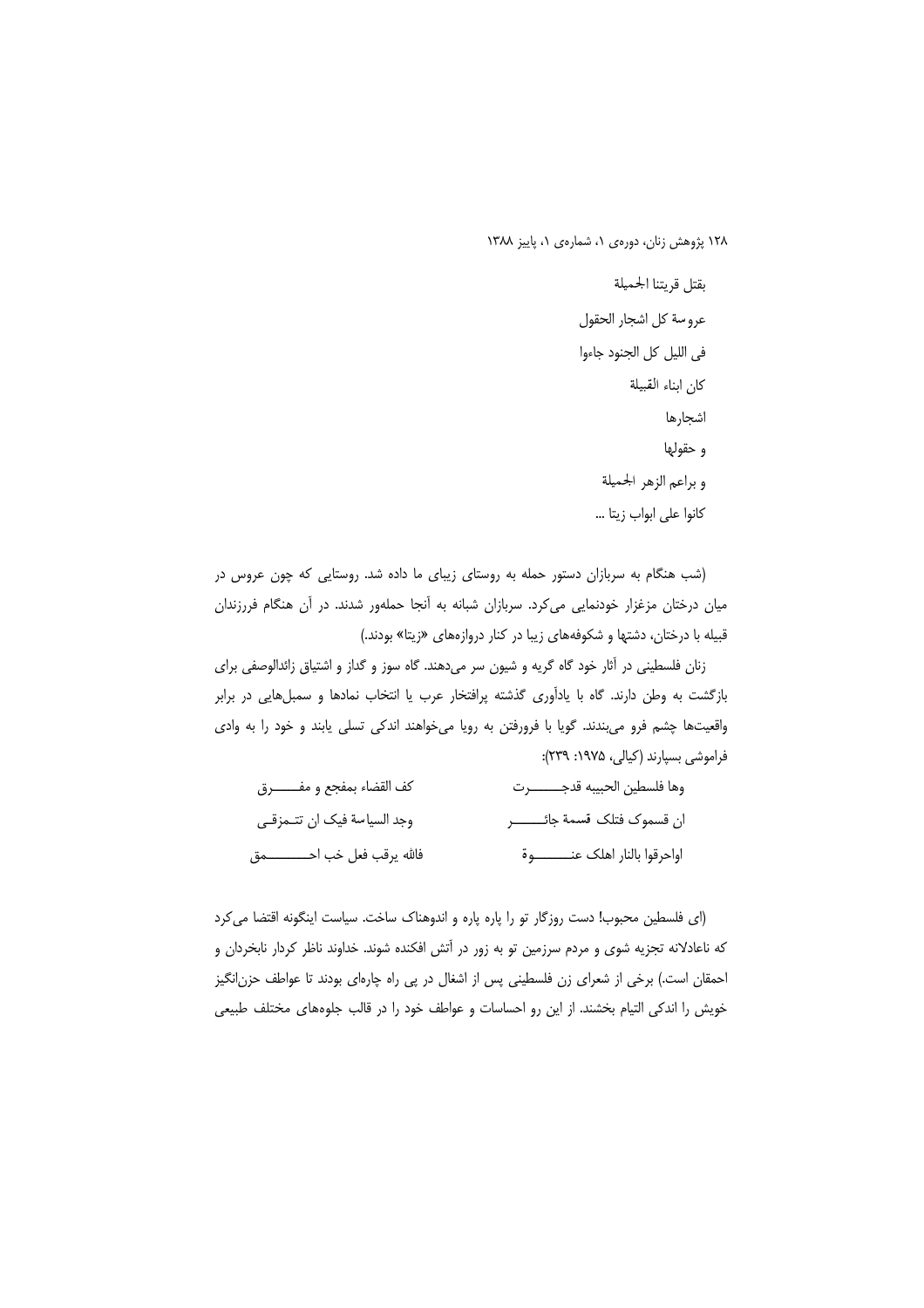مجسم کردند. چه آنان مشابهتی میان احساسات و عواطف خود با مظاهر مختلف طبیعی یافته بودند، به گونهای که میتوانست اندکی از رنج و اندوه بیکران آنان را بکاهد. رجا سمرین در قصیدهی «النخل البخیل» پیوندی مستحکم میان نخل و زندگی خویش برقرار کرده و نخل را همچون خود غریب و آوارهای رانده شده از خانه و کاشانه یافته است. از این رو آرزوهای از دست رفتهاش را در «نخل» متبلور میبیند. شاعر در این قصیده به زندگی مردم و اشک و اندوه آنان اشاره می کند و می کوشد تا «تأملی حزن انگیز» را جانشین ناله و اندوه کند. او همچنین در قصیده «طیر غریب» پرنده را سنگ صبوری برای بیان احساسات و شور و اشتیاق خود یافته است. گویا پرنده همچون رسولی است که وي را از احوال «وطن» آگاه مي سازد و يا مي تواند دلدادگي او را نزد «وطن» بيان كند (سوافيري، الأدب العربي، دارالمعارف: ٧۴).برخي از شعراي زن فلسطيني در پي يأس و نوميدي ناشي از اشغال، زبان به عتاب و سرزنش گشودهاند. گروهی به عادت شعرای کهن عرب روزگار را مسؤول ناکامیهای خود میدانستند و از سرنوشت و قضا و قدر که اینچنین سرزمین شاعر گرفتار بیگانگان کرده، شکایت می کردند (همان، ۹۵):

انزلت يا دهر من حقــــــــــــــــــــد و من نقم (به خدا سوگند ظلم خیانت پیشه با ما چه کرد. ای روزگار! چگونه کینه و خشم خود را بر ما فرو ريختي.)

## تحير و سرگرداني

آنچه بیش از همه در شعر زنان فلسطین پس از اشغال بهویژه در نخستین سالهای آن جلوهگر است، تحیر و سرگردانی است که بر جان شاعر چنگ انداخته بود. وی در این هنگام چارهای جز پناه بردن به شیون و زاری یا ابراز شور و اشتیاق در خود نمی دید. سرگردانی شاعر سبب می شد تا عکس العملهای متفاوتی از خود نشان دهد و گاه در قالب سرزنش کشورهای عربی یا تمسخر و ریشخند آنانی که زمینه همکاری با صهیونیستها را فراهم نمودهاند، خودنمایی کند. در این میان زنان شاعری بودند که در رویارویی با مشکلات زندگی تحیر و سرگردانی آنان فزونی یافت و از حل آن فرو ماندند. درنتیجه حس بدبینی در وجود آنان شعلهور شد. اینان از احساس تحیر خود به شیوهی ترس یا تنفر از زندگی یاد می کردند و در چرخه حیات پیوسته خود را با درهای بسته مواجه میدیدند (الادیب، ۱۹۶۶: ۹):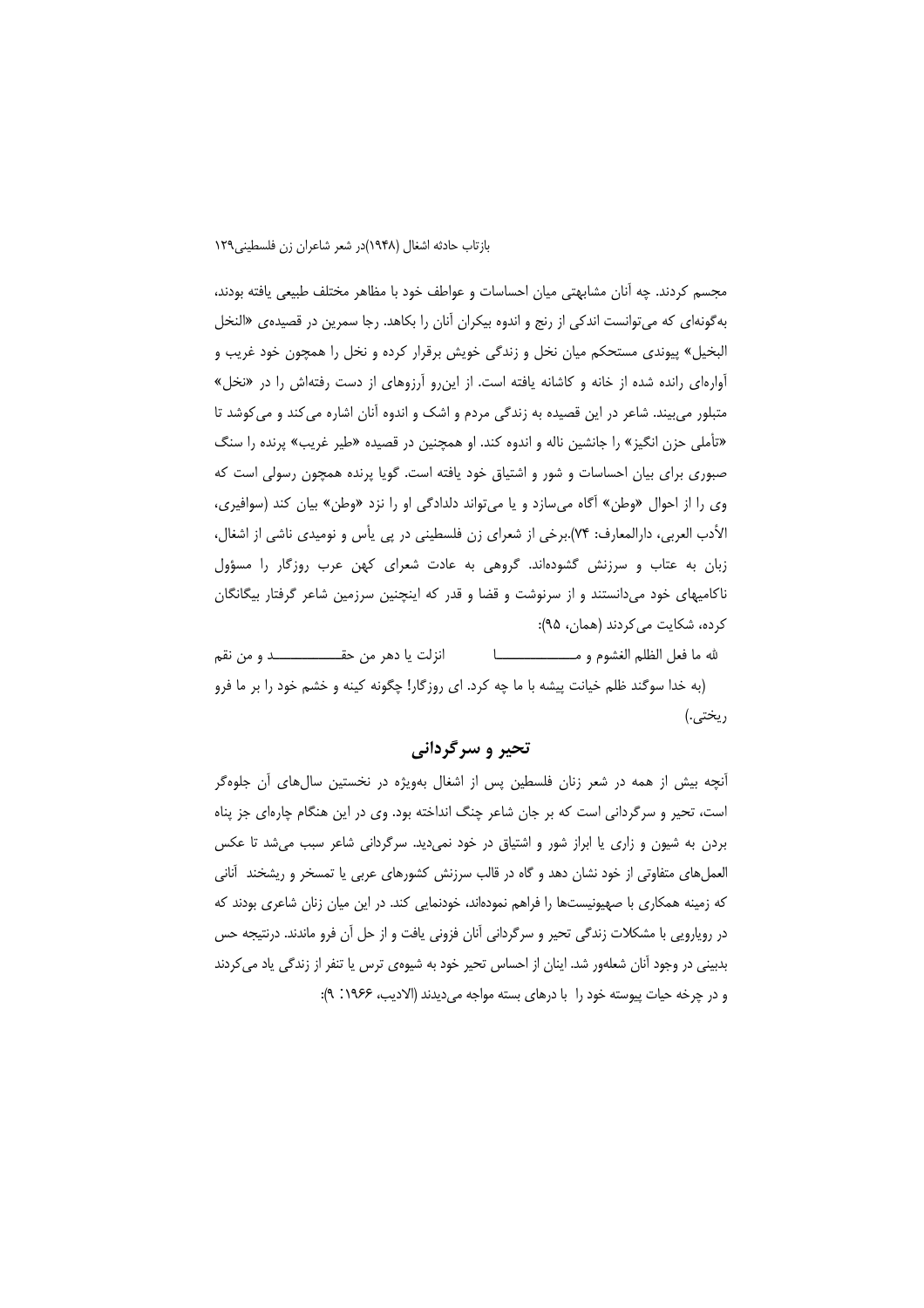| وافر من نفسي الي نفســــي | اصبـــــحت اخشى كل بارقة  |
|---------------------------|---------------------------|
| اولم يحن مثواي في رمسي    | يا دهر حسبي في الحياة شقا |

(از هر برق درخشندهای می ترسم. از خودم به خودم پناه می برم. ای روزگار! این همه شقاوت و بدبختی در زندگی برایم کافی است. آیا زمان آن نرسیده که پیکرم لختی در گور بیارامد.) مفهوم تحیر و سرگردانی در شعر عصام حماد نمود شفافتری دارد. پس از آوارگی، دوری از وطن یا دوستان و افراد خانواده اینک شاعر خود را در تاریکی مطلق سرگردان می بیند (کیالی، ۱۹۷۵: ۲۴۸–۲۴۹): يا ليل اين الــــــــــــــــدار والربع والاهل اين الحمى والجار وكيف انطوى الشمل ودعت في غالي ثراها مهجتي لاطيق فرقتها ولاهسي فرقتي وطني الذي ضيعته وطفولتي طيفان ما برحا خيالي لحظـــــــــة يخطرن بيـــــــــن تأود و تلفت اين العذاري الحور في جناتــــها

(ای شب! خانه، کاشانه، خانواده، دوستان و همسایگانم کجایند؟ چگونه اتحادشان از هم گسست. ای شب! سرزمین محبوبی که قلب خود را در خاک با ارزش آن جا گذاشتهام، کجاست؟ آن٫را چون هستی|م دوست دارم. نه من تاب جدایی از او را دارم و نه او تحمل فراق مرا دارد. یاد دو چیز هرگز از خاطرم نمی رود؛ یکی دوران کودکیم و دیگری وطنم که تباه گشته است. کجایند زیبا رویان سیه چشم که با زیبایی خیره کننده خود درمیان بوستانهای آن میخرامند).

## مقاومت و جانفشانی در راه وطن

هنگامی که زنان شاعر مقیم سرزمین اشغالی فعالانه در عرصه ادبی حضور یافتند، روند شعر معاصر فلسطین دستخوش تغییراتی جدی شد. از آن پس پناهندگی یا آوارگی موضوع اصلی شعر فلسطین را تشکیل نمیداد، بلكه پيش كسوتان اين نسل پيوسته قتل، غارت، كشتار دسته جمعى، شكنجه، تبعيد، مصادره اراضى و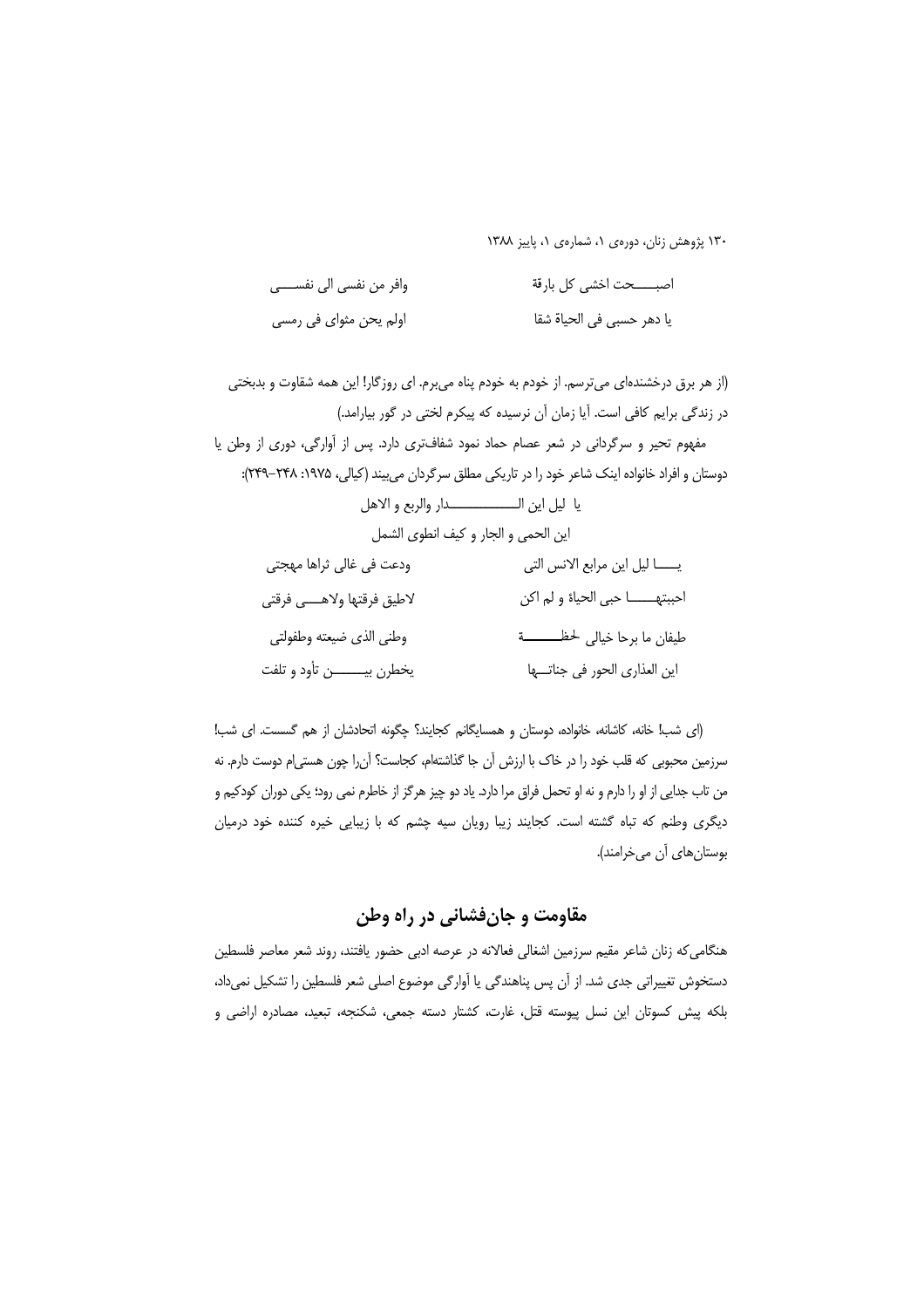دارائی های هموطنانشان را به چشم می دیدند. اینان که خود در متن حوادث قرار داشتند، توانستند شعری پختهتر و منسجمتر عرضه كنند (ياغى، ١٩۶٩: ٢١). در نتيجه به مدد شاعران مقاومت عزم ملي براي مقابله با اقدامات توسعه طلبانه اسرائيل و رويارويي با روند يهودي سازي مناطق عربي راسختر شد. شاعران زن فلسطینی از آن پس همواره میکوشیدند تا درد و اندوه ملت فلسطین را نمایانتر در آثار هنری خود ترسیم کنند و بدینِسان جانی تازه در کالبد مبارزان فلسطینی بدمند و زمینه را برای بسیج ملی و قیام همگانی فراهم سازند. میصایغ در این باب اینگونه سروده است (جیوسی، موسوعهٔ، ۲۰۰۱: ۳۱۸/۱):

> سددى سهامک الحمراء جردى البروق و افتحی منفای اغلقى الفضاء اسرجي الرحيل

(تیرهای سرخ فام خود را هدف بگیر. شمشیرها را از نیام برکش. تبعیدگاه را فتح کن و پهنهی افق را بشکاف و آهنگ بازگشت کن.)

شاعر در آغاز این قصیده نخست به آوارگی و فقر فلسطینیان اشاره دارد. اما در عین حال صلابت اراده و شهامت آنان را در راه دفاع از وطن و تلاش برای بازگشت به آنجا میستاید. وی همچنین در قصیدهی دیگری جوانان وطن را به مبارزه و گسستن قید و بند اسارت و نیز بذل جان در راه وطن فرا میخواند و از مردم می خواهد تا یک لحظه از فکر آزادسازی میهن و انتقام ستاندن از دشمن غافل نباشند. در هر حال شاعر به پیروزی نهایی مردمش و رهایی سرزمینش خوش بین است (جیوسی، موسوعة: ۲۰۰۱: ۱/ ۳۲۰):

يا بنى و الحروب تكسر القلوب

تسرق الحياة من يدى و تمنع النجوم عن مدارها و تطفىء النهار اوصیک ان تظل صامدا و شاهداً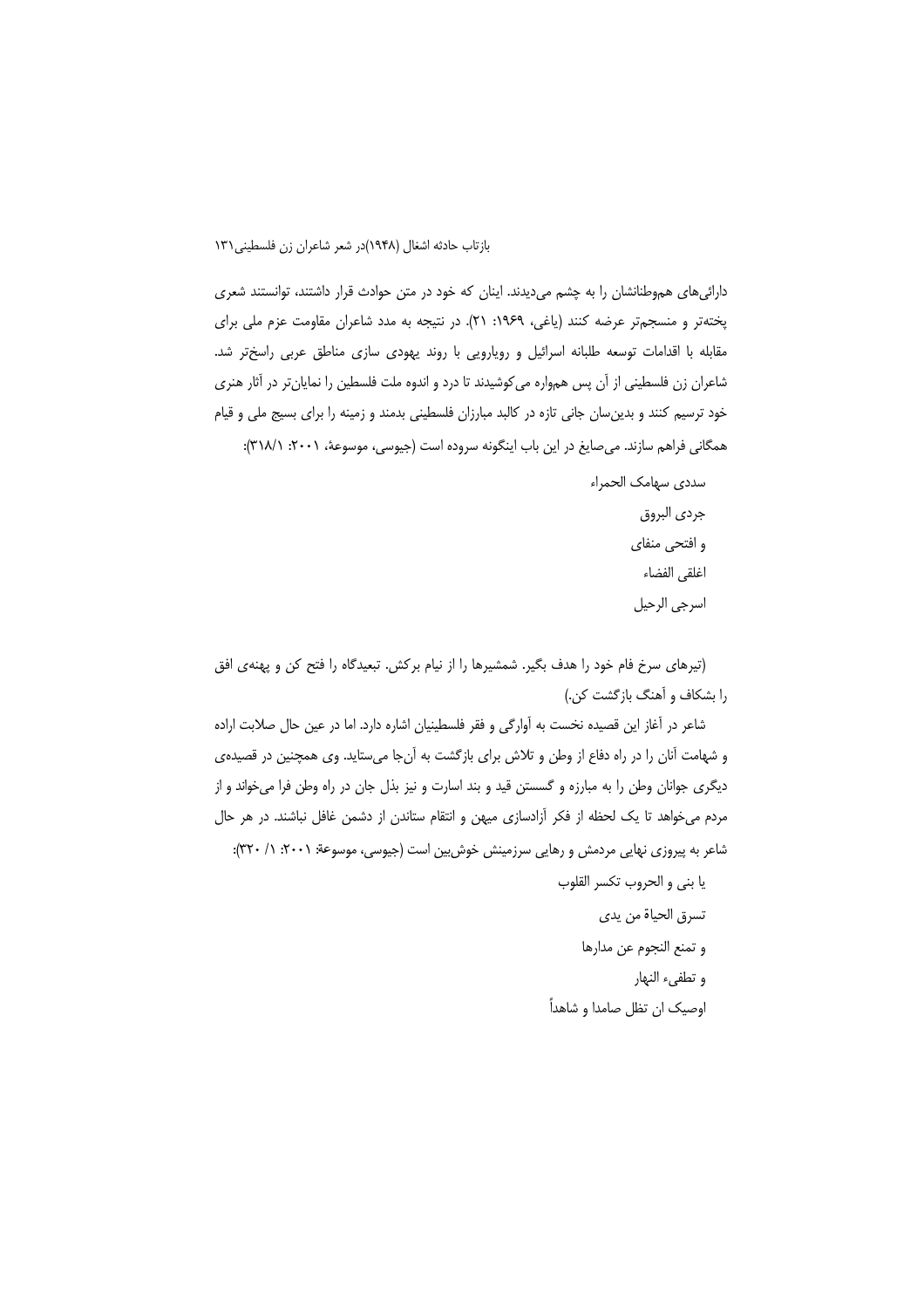و يسقط الحصار

(ای فرزندم! بدان که جنگ پیوند قلبها را از هم می گسلد. زندگی|م را از کفم می رباید. ستارهها را از چرخش بر گرد مدار خود باز میدارد. روشنی روز را به تاریکی مبدل میسازد. پس به تو سفارش میکنم که همچنان مقاوم و پرخروش به پیش تازی و دیوار محاصره را در هم شکنی.)

این مفاهیم همگی از احساس شاعر و درک وی از واقعیت موجود نشأت می گیرد، که شاعر به خوبی توانسته در این شرایط آشفته رسالت سازندهی خویش را به انجام رساند. پیداست که شاعر نقش مبارزی صادق را بر عهده میگیرد. از این رو شعر خطابی وی رنگ و بوی حماسی می یابد. با ظهور نسل جدید شاعران مقاومت مفاهیم تازهای چون پایداری، فدائی، شهید، مبارزه، آزادسازی و …. در شعر معاصر فلسطین راه یافت. از این رو ابزارهای فنی خاصی نیز در شعر ابداع شد تا این مفاهیم را به وضوح تصویر کند. بدین سان وجدان درد کشیدهی زن شاعر فلسطینی به مبارزی انقلابی، پرخروش و جان بر کف تبدیل گشت و پیوندی مستحکم میان شاعر و صحنههای نبرد ایجاد کرد. طبیعی است که این پیوند تأثیر و تأثری دو جانبه را بهدنبال داشت. یعنی شعر به خدمت قیام و مبارزه درآمد و مبارزات مسلحانه نیز در رشد و گسترش جنبش ادبی این مرز و بوم تأثیر به سزایی داشت (یوسف، یوسف، ۱۹۷۷: ۸).

در واقع شعر مقاومت فلسطین رسالت تاریخی ارزندهای را بر دوش کشید. احساس و روحیه زنان شاعر فلسطینی را از شکست، پأس و حرمان یا انهدام نشانههای تمدن و تاریخ سرزمینش یا سرودن شعر پرسوز و گداز به بیداری، استقامت، جانفشانی، ضرورت استمرار نبرد مسلحانه، بسیح عمومی برای مقابله با اشغالگران با تمام توان وامکانات موجود و نیز تکیه برقدرت و اقتدار ملی به جای اعتماد به سران سازشکار عرب سوق داد. درقصیده فدوی طوقان (۱۹۵۴: ۵۴۵) این مفاهیم به وضوح ترسیم شده است:

> یا فلسطین اطمئنی انا والدار و اولادي قرابين خلاصک نحن من اجلک نحیا و نموت ….

(ای فلسطین مطمئن باش که من، خانهام و فرزاندانم همگی در راه آزادسازی تو فدا خواهیم شد. ما به خاطر تو زندگی می کنیم و می میریم.)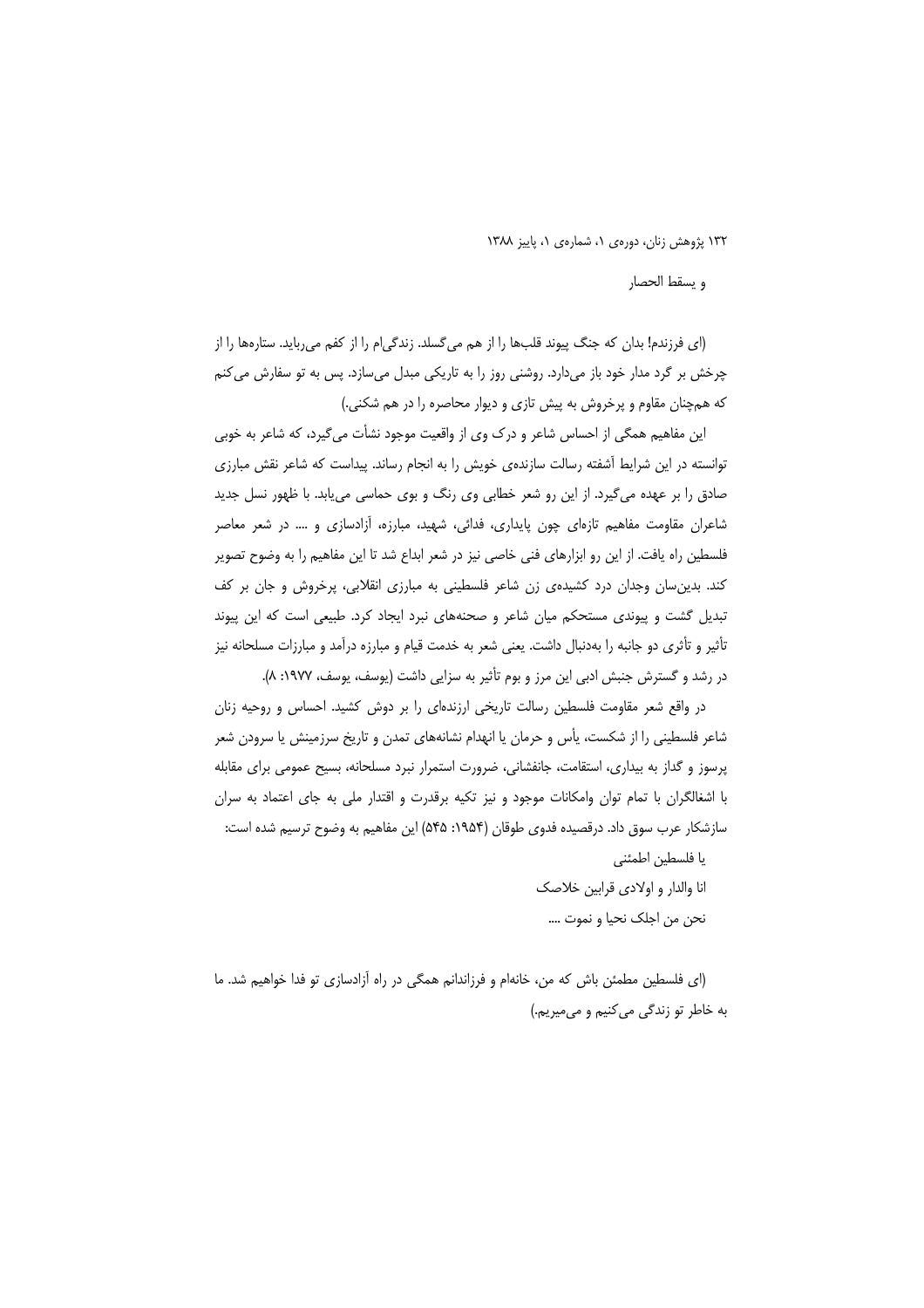(جوهر كامل در امت من است؛ مادامی كه در جوش و خروشند. آن جوان آزاده، پشتوانه میهن، بیدار، آماده و انتقامجو است. آزادمردان هرگز از انتقام دست برنمیدارند و همواره در خون آزادگان شعلههای خشم و انتقام مي جوشد.)

هر چند شاعر در این قصیده از تسلیم اعراب در قبال صهیونیستها احساس شرم می کند اما آرزومند است تا جوانان آزادی خواه و مبارز وطنش از جای برخیزند و برای آزادی وطن از یوغ صهیونیستها جان خود را نثار کنند. سلافه حجاوی نیز پیوسته برای تسریع روند مقاومت، پایداری، تلاش برای حفظ کیان عربی فلسطین و زنده نگاه داشتن میراث فرهنگی سرزمین نیاکان خود نغمه سرایی میکند. شاعر با دلاورانی که مشعل مقاومت را برافراشته تا راه مبارزان را روشن سازند، اینگونه سخن می گوید (جیوسی، موسوعة، ٢٠٠١: ١٨٧/١):

(با صلابت و استوار همچون شهاب سنگ آنگونه که شایسته و عادت توست به پیش بتاز.)

## نتيجه گيري

از آنچه گذشت در می،یابیم که شعر زنان فلسطینی پس از اشغال به مسائل اساسی زیر پرداخته است<del>.</del> ١– بررسی ابعاد مختلف شخصیت زن فلسطینی و بیان جایگاه والای وی در پیشبرد روند جنبش مقاومت. ٢– زدودن حس نااميدي و تلاش براي اقامت در داخل سرزمينهاي اشغالي.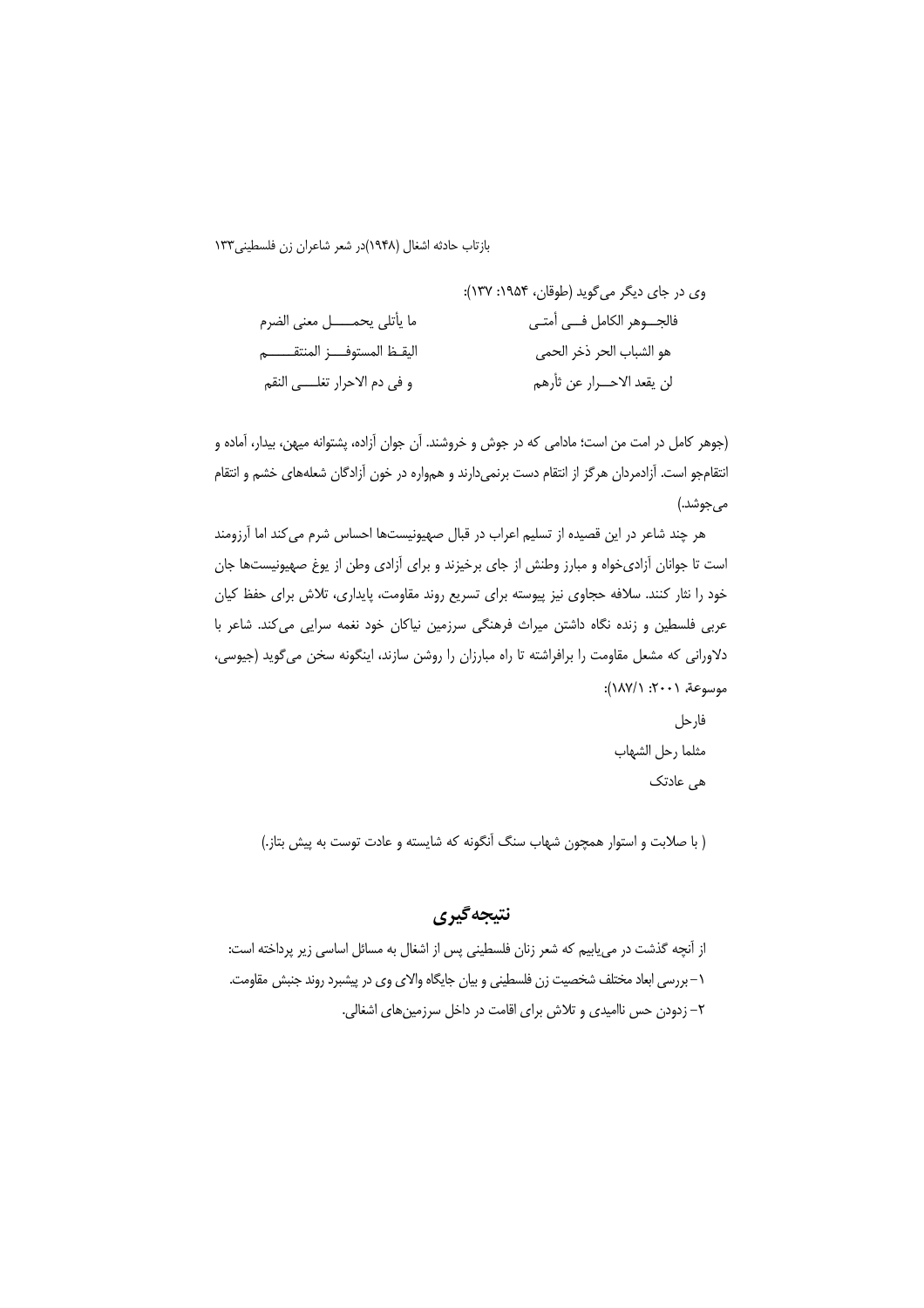٣- تلاش براي رهايي فلسطين از چنگال صهيونيستها و بازگشت آوارگان به وطن. ۴– خنثی ساختن توطئههای اسرائیل در راستای یهودی سازی فلسطین. ۵– محکوم کردن قطعنامه سازمان ملل مبنی بر تقسیم این سرزمین به دو منطقه عربی و یهودی نشین. ۶– بیان پیامدهای جنگ ۱۹۴۸ و حوادث ناشی از آن چون، آوارگی، تبعید، قتل، غارت، ترور. ٧– محکوم کردن تشکیل دولت اسرائیل در قلب سرزمین عربی فلسطین. ٨– ابراز ناخرسندي از تلاش هاي نافرجام محافل بين المللي در قالب اعزام ميانجيگران يا ناظران صلح. ۹– بیان شور و اشتیاق غیر قابل وصف هموطنان خود برای بازگشت به وطن. ١٠- يادآوري منزلت تاريخي، عظمت ديني فلسطين و ذكر ميراث فرهنگي و تمدن پر افتخار عرب. ١١- فرو ريختن اّتش خشم و نفرت بر سر صهيونيستهاى اشغالگر يا حكام خود فروخته عرب. ١٢– فراخواندن تودههای مردم به قیام، مبارزه، وحدت و همبستگی به منظور رهایی فلسطین از چنگال

## اشغالگران.

١٣– بيان مناسبتها و رخدادهاي مختلف چون اتحاد مصر و سوريه، تجاوز نظامي كشورهاي اروپايي به مصر، جنگهای آزادی بخش الجزایر، سرکوب انقلاب عراق، تشکیل سازمان آزادی بخش فلسطین و دیگر تشكل های مقاومت.

### منابع

الادیب (۱۹۶۶)، شمارههای دسامبر و مه، بیروت. **ابو اصبع، صالح** (١٩٧٩)، الحر كة الشعرية في فلسطين المحتلة، المؤسسة العربية للدراسات و النشر، بيروت. جيوسي، سلمي خضراء (١٩۶٠)، العودة من النبع الحالك، دارالأداب، بيروت. ج**يوسى، سلمى خضرا**ء (١٩٧٧)، موسوعة الادب الفلسطيني المعاصر، المؤسسة العريبة للدراسات و النشر، بيروت. .<br>جيوسي، سلمي خضراء (٢٠٠١)، الاتجاهات و الحركات في الشعر العربي المعاصر، دارالفكر، بيروت. **سمرين، رجا** (١٩۶٠)، الضائعون، مطابع الشركة الصناعيه، عمان. **سوافيري، كامل (١٩٧٣)،** الاتجاهات الفنيه في الشعر الفلسطيني المعاصر، مكتبه الأنجلو، قاهره. **سوافيري** (بي¤ا)، الأدب العربي المعاصر في فلسطين، دارالمعارف، قاهره.